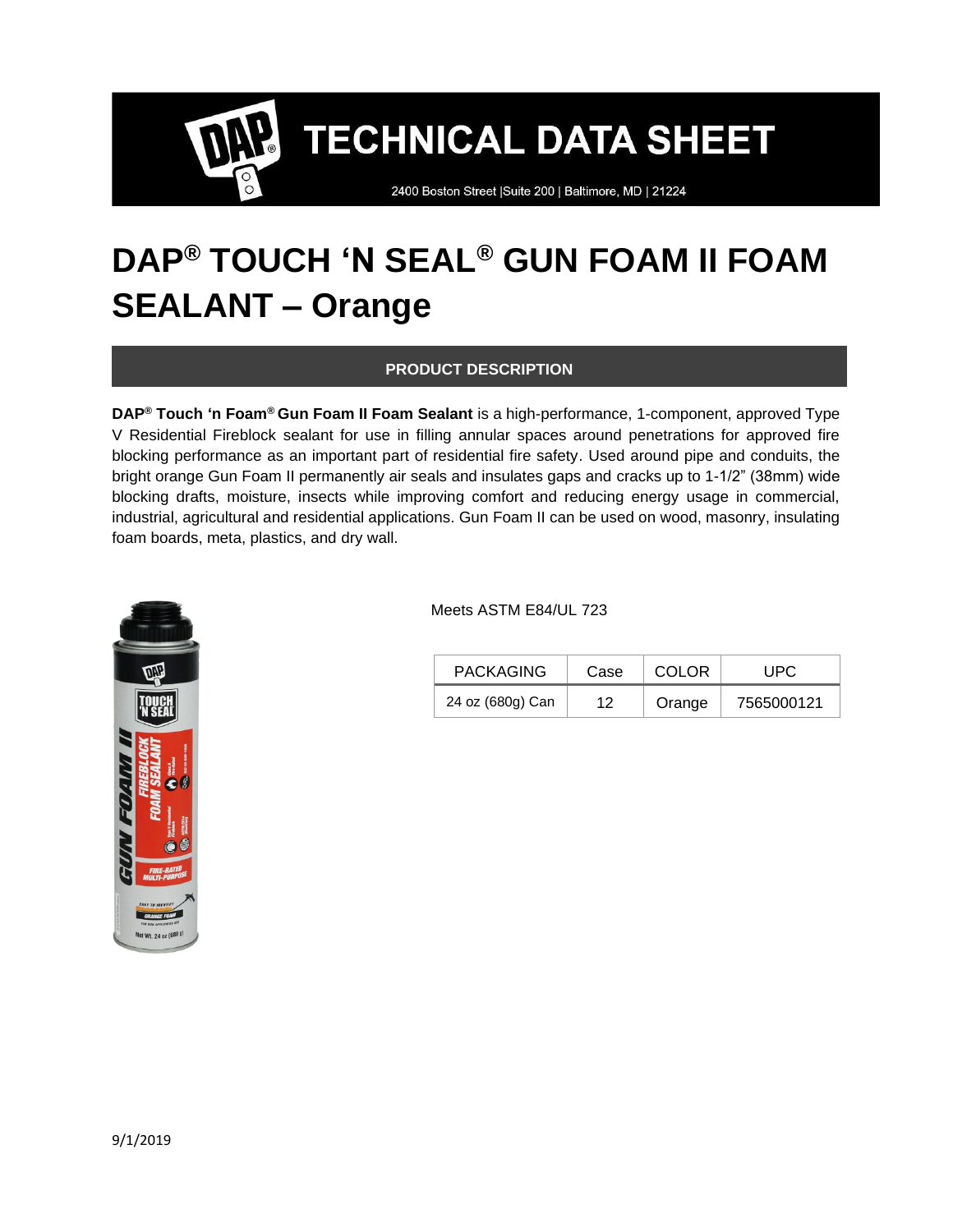2400 Boston Street | Suite 200 | Baltimore, MD | 21224

### **KEY FEATURES & BENEFITS**

- Seals gaps and small openings to stop air and moisture infiltration
- Approved Type V residential fire-block sealant
- Bright orange foam simplifies inspections
- Bonds to common building materials including wood, concrete, insulating foam boards, metal, plastics, and dry wall
- Does not shrink
- Does not trap moisture, dust or allergens like fiberglass insulation
- Expands to fill gaps up to 1-1/2" wide to reduce air exchanges
- Easy to control gun foam applicator
- ICC Listed (ES ESR-1926)
- Meets E84, UL1715 and modified ASTM E814
- Class A fire rated
- Interior / exterior use

#### **SUGGESTED USES**

#### **USE TO FILL AND SEAL:**

- Through-penetrations for plumbing, electrical and HVAC services
- Gaps and cracks in foundations, crawlspaces, attics, and basements
- Partitions and stud walls
- Top and bottom of stair stringer
- Space connections in soffits and drop ceilings
- Any penetrations that requires an approved fire blocking sealant

#### **FOR BEST RESULTS**

- Apply in temperatures between  $60^{\circ}$ F- 100°F (16°C ~ 38°C)
- Surface must be clean, dry, and free of all foreign material for adhesion
- Dispense in the UPSIDE-DOWN position
- Apply in spaces with 40% relative humidity or greater
- If used outdoors, paint to avoid foam discoloration
- Use around, not inside, junction boxes

#### **APPLICATION**

**DIRECTIONS: Important – read all directions and cautions before use. Always wear gloves, eye protection and work clothes. Use drop cloths. Product is flammable during dispensing – turn off**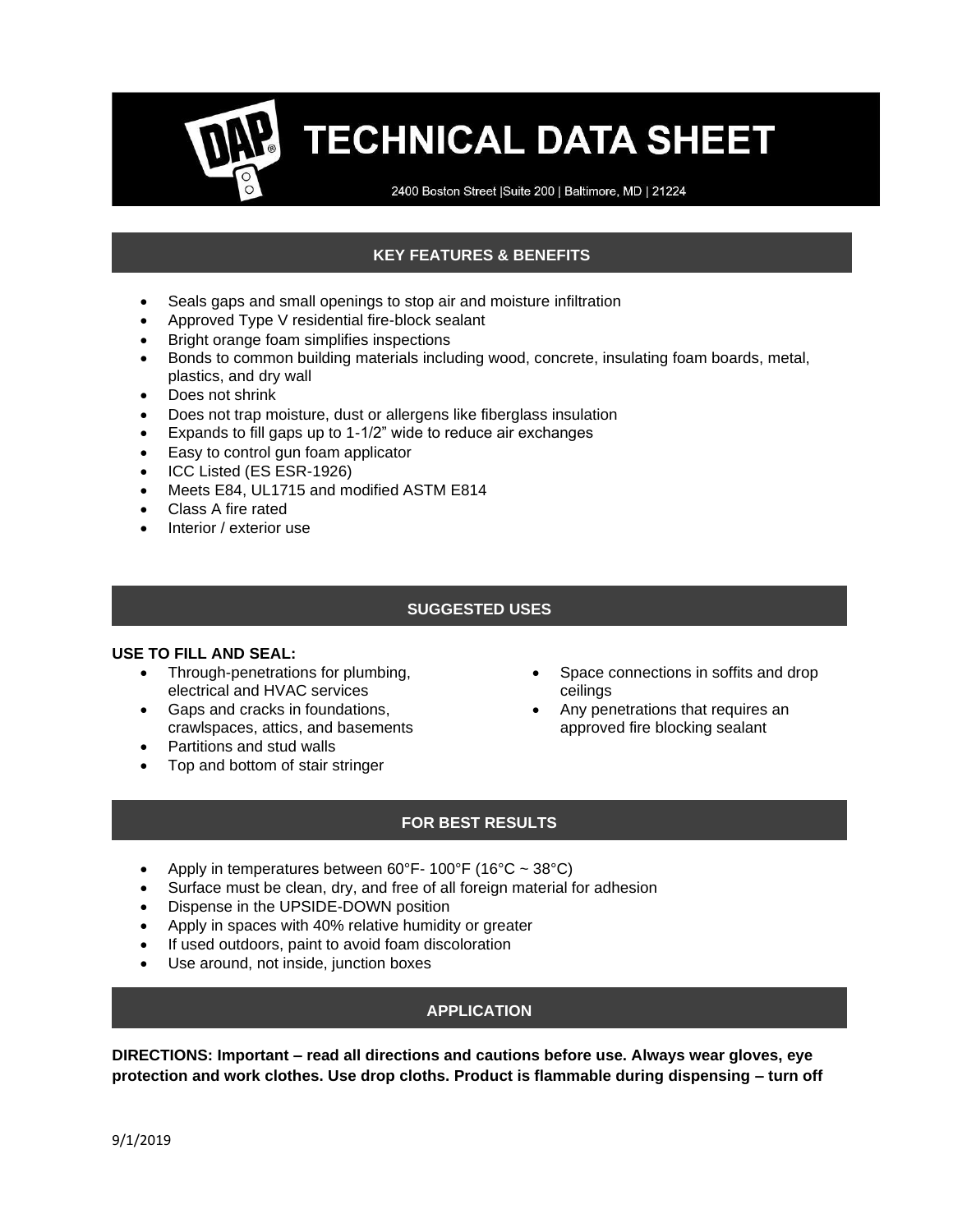2400 Boston Street | Suite 200 | Baltimore, MD | 21224

#### **sources of ignition prior to use. Always refer to local building codes prior to application of Touch 'n Seal sealants. CAN MAY BURST IF LEFT IN HOT VEHICLE, EXPOSED TO DIRECT SUNLIGHT OR TEMPERATURES ABOVE 122°F (50°C).**

**Preparation:** To promote adhesion, surface must be clean, dry, and free of all foreign material. For easy attachment to foam applicator gun, apply petroleum jelly to the gun basket before screwing on can. While pointing in a safe direction, depress trigger and attach gun to can (see instructions inside gun box). Do not over-tighten. Important: Before starting the job, first practice dispensing onto scrap materials.

**Application:** For best results this product should only be dispensed in the UPSIDE-DOWN position and apply in spaces with 40% greater relative humidity. Fill gap no more than 1/4 full, allowing room for expansion. Foam will be tack-free in about 10 minutes (50% RH). Do not overfill. Excess foam can be trimmed, sanded, caulked or plastered as necessary. Direct sunlight discolors foam if not painted or covered.

**Can Replacement:** While pointing the gun in a safe direction, depress trigger and quickly remove empty can. Spray basket with polyurethane foam cleaner and immediately replace with a new can of foam to prevent foam from hardening in the gun.

**Clean-up:** If wet foam contacts skin, clean immediately with a dry rag – do not use water – water accelerates curing. Cured foam must be removed mechanically from surfaces. Uncured foam can be cleaned from most surfaces with Foam Cleaner or acetone. If foam dries on skin, apply generous amounts of petroleum jelly, put on plastic gloves and wait 1 hour. With a clean cloth, firmly wipe off residue and repeat process if necessary. DO NOT use acetone or other solvents to remove product from skin.

**Storage/Re-Use/Disposal:** Turn gun's flow control knob to closed position and store can in upright position (with gun still attached). To restart, shake well for 30 seconds, turn flow control knob to open position and dispense foam. Maximum Storage: 15 days. Store can upright below 90° F (33°C). Dispose of container and unused product in accordance with all current federal, state, and local regulations.

| <b>TYPICAL PHYSICAL &amp; CHEMICAL PROPERTIES</b>           |                             |  |  |
|-------------------------------------------------------------|-----------------------------|--|--|
|                                                             |                             |  |  |
| Yield per can (1/4" bead) ASTM C1536                        | 3200 linear feet            |  |  |
| Dry Time/ Tack Free                                         | Approx. 10 min. @ 50% RH    |  |  |
| Cure Time                                                   | Approx. 1 hour              |  |  |
| <b>Shelf Life</b>                                           | 18 months (unopened)        |  |  |
| <b>Application Temperature Range</b>                        | 60°F to 100°F (16°C ~ 38°C) |  |  |
| Cuttable                                                    | Approx. 30 min              |  |  |
| ASTM C-518 R-Value                                          | $4 - 5/in (25mm)$           |  |  |
| Applicable Standards ICC-Evaluation Services (ICC-ESR-1926) | Approved                    |  |  |
| <b>International Building Code</b>                          | Compliant                   |  |  |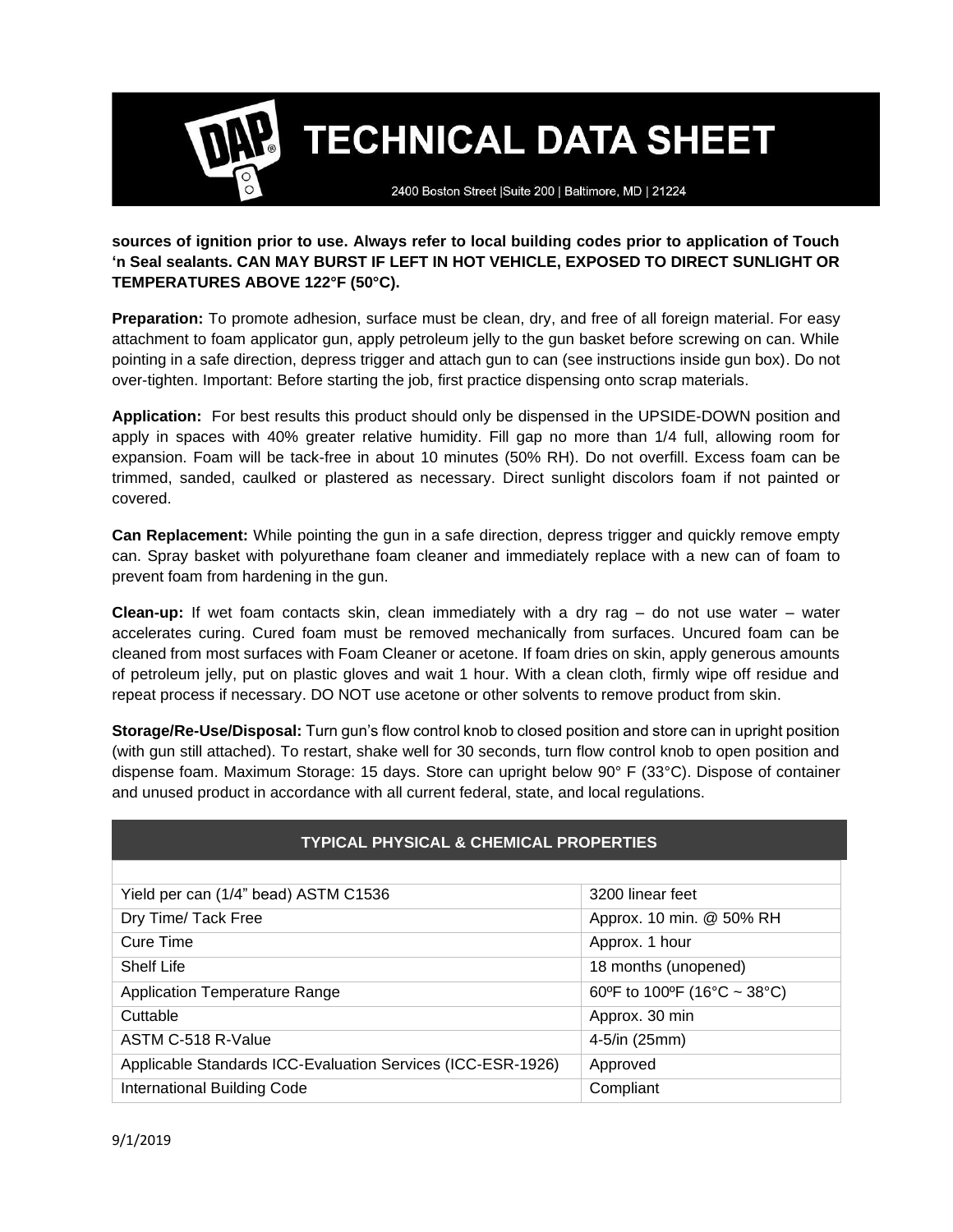2400 Boston Street | Suite 200 | Baltimore, MD | 21224

| International Residential Code                                 | Compliant |
|----------------------------------------------------------------|-----------|
| California Bureau of Home Furnishings and Insulation           | Compliant |
| UL 1715 (Fire Test)                                            | Pass      |
| UL Classified Caulking & Sealants                              | Listed    |
| UL 723 Surface Burning Characteristics Fire Test (Flame/Smoke) | 15/25     |

#### **SAFETY**

See product label or Safety Data Sheet (SDS) for health and safety information. You can request an SDS by visiting our website at dap.com or calling 888-DAP-TIPS.

#### **WARRANTY**

**LIMITED WARRANTY:** If the product fails to perform when used as directed, within one year from the date of purchase, call 888-DAP-TIPS, with your sales receipt and product container available, for replacement product or sales price refund. DAP Products Inc. will not be responsible for incidental or consequential damages.

#### **COMPANY IDENTIFICATION**

**Manufacturer:** DAP Products Inc., 2400 Boston Street, Baltimore, Maryland 21224

**Usage Information:** Call 888-DAP-TIPS or visit dap.com & click on "Ask the Expert"

**Order Information:** 800-327-3339 or orders@dap.com

**Fax Number:** 410-558-1068

**Also, visit the DAP website at dap.com**



**UNDERWRITERS LABORATORIES INC. CLASSIFIED CAULKING AND SEALANT Surface Burning Characteristics Applied To Inorganic Reinforced Cement Board\*** Flame Spread 15 Smoke Developed 25